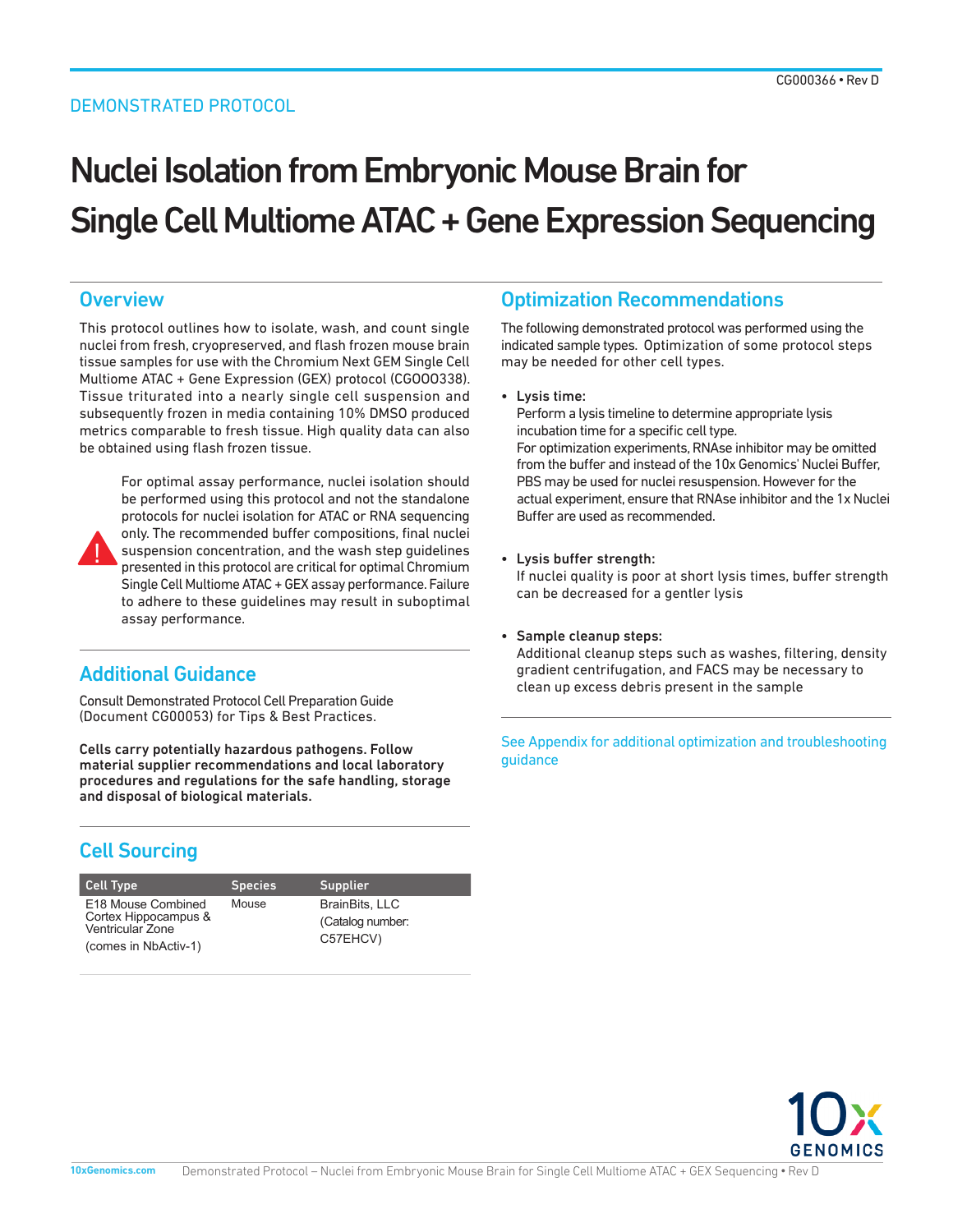| <b>Diluted Nuclei Buffer</b><br>Prepare fresh, maintain at 4°C | <b>Stock</b> | <b>Final</b>    | 1 <sub>m</sub>  |
|----------------------------------------------------------------|--------------|-----------------|-----------------|
| Nuclei Buffer* (20X)                                           | 20X          | 1X              | 50 µl           |
| DTT                                                            | 1000 mM      | 1mM             | $1 \mu l$       |
| RNase inhibitor (check                                         | $40 U/\mu l$ | $1 U/\mu l$     | $25$ $\mu$      |
| vendor-specific stock                                          |              |                 |                 |
| concentration)                                                 |              |                 |                 |
| Nuclease-free Water                                            |              |                 | 924 µl          |
| Wash Buffer                                                    | <b>Stock</b> | <b>Final</b>    | 4 ml            |
| Prepare fresh, maintain at 4°C                                 |              |                 |                 |
| Tris-HCl (pH 7.4)                                              | 1 M          | 10 mM           | 40 µl           |
| NaCl                                                           | 5 M          | $10 \text{ mM}$ | 8 µl            |
| MgCl <sub>2</sub>                                              | 1 M          | 3 mM            | $12 \mu l$      |
| <b>BSA</b>                                                     | 10%          | $1\%$           | 400 µl          |
| Tween-20                                                       | 10%          | 0.1%            | 40 µl           |
| DTT                                                            | 1000 mM      | 1 mM            | 4 µl            |
| RNase inhibitor                                                | $40 U/\mu l$ | $1 U/ \mu l$    | $100$ $\mu$     |
| Nuclease-free Water                                            |              |                 | 3.40 ml         |
| Lysis Buffer                                                   | <b>Stock</b> | <b>Final</b>    | 2 <sub>m</sub>  |
| Prepare fresh, maintain at 4°C                                 |              |                 |                 |
| Tris-HCl (pH 7.4)                                              | 1 M          | 10 mM           | $20 \mu$        |
| NaCl                                                           | 5 M          | 10 mM           | 4 µl            |
| MgCl <sub>2</sub>                                              | 1 M          | 3 mM            | 6 µl            |
| Tween-20                                                       | 10%          | 0.1%            | 20 µl           |
| Nonidet P40 Substitute                                         | 10%          | 0.1%            | 20 µl           |
| (alternatively, use IGEPAL CA-630)                             |              |                 |                 |
| If using Sigma 74385 or i8896,                                 |              |                 |                 |
| prepare a 10% stock                                            |              |                 |                 |
| Digitonin                                                      | 5%           | 0.01%           | 4 µl            |
| (incubate at 65°C to dissolve                                  |              |                 |                 |
| precipitate before use)                                        |              |                 |                 |
| BSA                                                            | 10%          | $1\%$           | 200 µl          |
| DTT                                                            | 1000 mM      | 1 mM            | 2 µl            |
| RNase inhibitor 40 U/µl                                        | 40 U/µl      | $1 U/\mu l$     | 50 µl           |
| Nuclease-free Water                                            |              |                 | 1.67 ml         |
| <b>Lysis Dilution Buffer</b><br>Prepare fresh, maintain at 4°C | <b>Stock</b> | <b>Final</b>    | 2ml             |
| Tris-HCl (pH 7.4)                                              | 1 M          | 10 mM           | 20 µl           |
| NaCl                                                           | 5 M          | 10 mM           | $4 \mu l$       |
| MgCl <sub>2</sub>                                              | 1 M          | 3 mM            | 6 µl            |
| <b>BSA</b>                                                     | 10%          | 1%              | 200 µl          |
| <b>DTT</b>                                                     | 1000 mM      | 1 mM            | $2 \mu l$       |
| RNase inhibitor                                                | 40 U/µl      | $1 U/\mu l$     | 50 µl           |
| Nuclease-free Water                                            |              |                 | 1.72 ml         |
| 0.1X Lysis Buffer                                              |              |                 |                 |
| Prepare fresh, maintain at 4°C                                 | <b>Stock</b> | <b>Final</b>    | 2 <sub>m1</sub> |
| 1X Lysis Buffer                                                | 1X           | 0.1X            | $200$ $\mu$     |
| Lysis Dilution Buffer                                          |              |                 | $1.8$ ml        |
| <b>Additional Buffers</b>                                      |              |                 |                 |
| NbActiv-1<br>NbActiv-1 + 10% DMSO                              |              |                 |                 |

# Preparation – Buffers Specific Reagents & Consumables

| Vendor                         | <b>Item</b>                                                                                                                                                                        | <b>Part Number</b>                     |
|--------------------------------|------------------------------------------------------------------------------------------------------------------------------------------------------------------------------------|----------------------------------------|
| 10x Genomics                   | Nuclei Buffer* (20X)                                                                                                                                                               | 2000153/2000207                        |
| Thermo<br>Fisher<br>Scientific | Digitonin<br>LIVE/DEAD Viability/Cytotoxicity Kit                                                                                                                                  | BN2006<br>13224                        |
| <b>VWR</b>                     | Air-Tite All-Plastic Norm-Ject Syringes                                                                                                                                            | 53548-003                              |
| Miltenyi Biotec                | MACS SmartStrainers (30 µm)<br><b>MACS BSA Stock Solution</b>                                                                                                                      | 130-098-458<br>130-091-376             |
| Sigma-Aldrich                  | Nonidet P40 (NP40) Substitute<br>(alternatively, use IGEPAL CA-630)                                                                                                                | 74385<br>i8896                         |
|                                | Trizma Hydrochloride Solution, pH 7.4<br>Sodium Chloride Solution, 5 M<br>Magnesium Chloride Solution, 1 M<br>Sigma Protector RNase inhibitor<br>(substitution is not recommended) | T2194<br>59222C<br>M1028<br>3335402001 |
|                                | DTT                                                                                                                                                                                | 646563                                 |
|                                | Fisher Scientific RNase-Free Disposable Pellet<br>Pestles                                                                                                                          | 12-141-368                             |
| <b>Bel-Art</b>                 | Flowmi Cell Strainer, 40 µm<br>Flowmi Cell Strainer, 70 µm                                                                                                                         | H13680-0040<br>H13680-0070             |
| Bio-Rad                        | Tween 20                                                                                                                                                                           | 1662404                                |
| Corning                        | 1X Phosphate-Buffered Saline, pH 7.4                                                                                                                                               | 21-040-CV                              |

\*Included in the 10x Genomics Single Cell Multiome ATAC Kit A

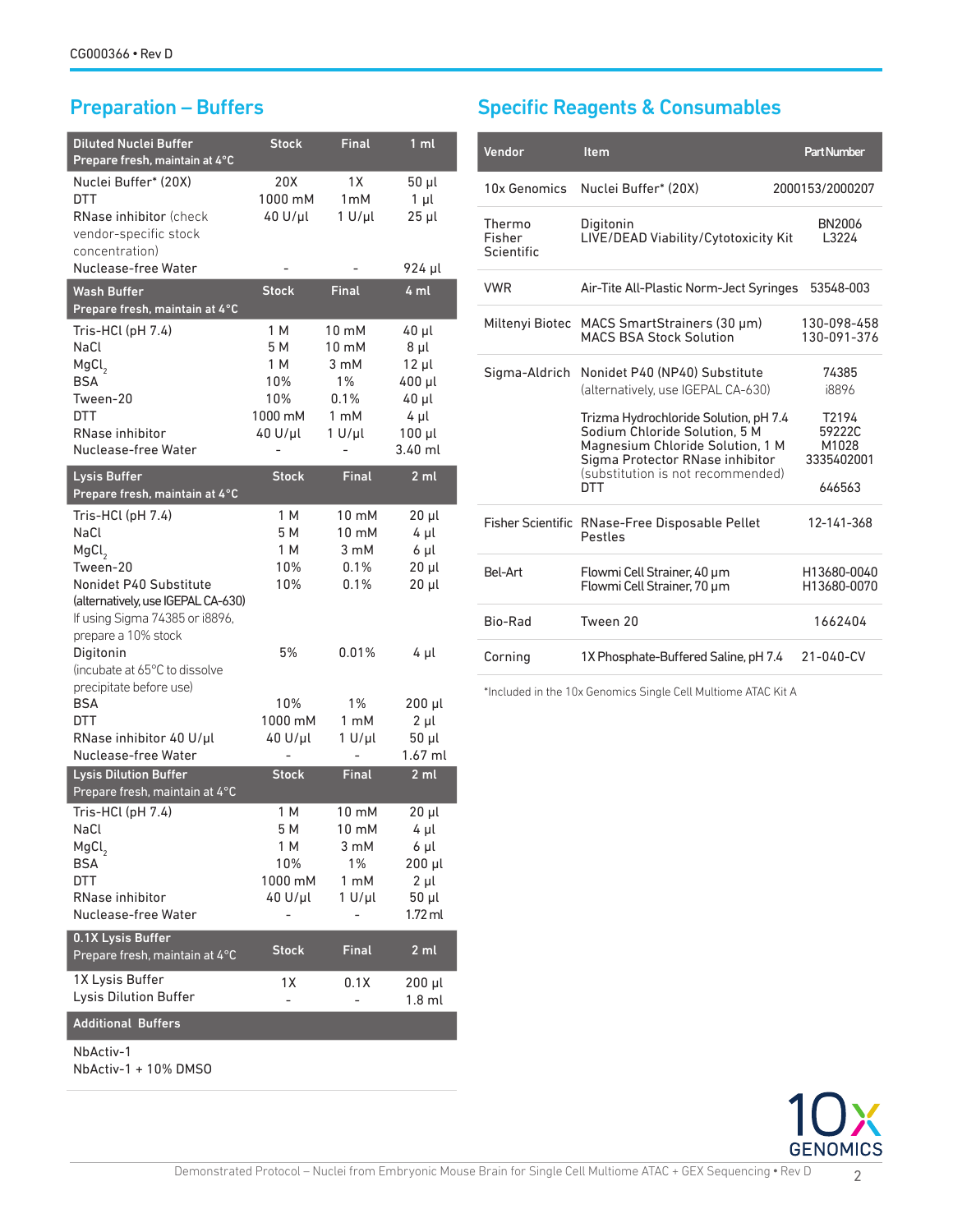# Protocol Overview

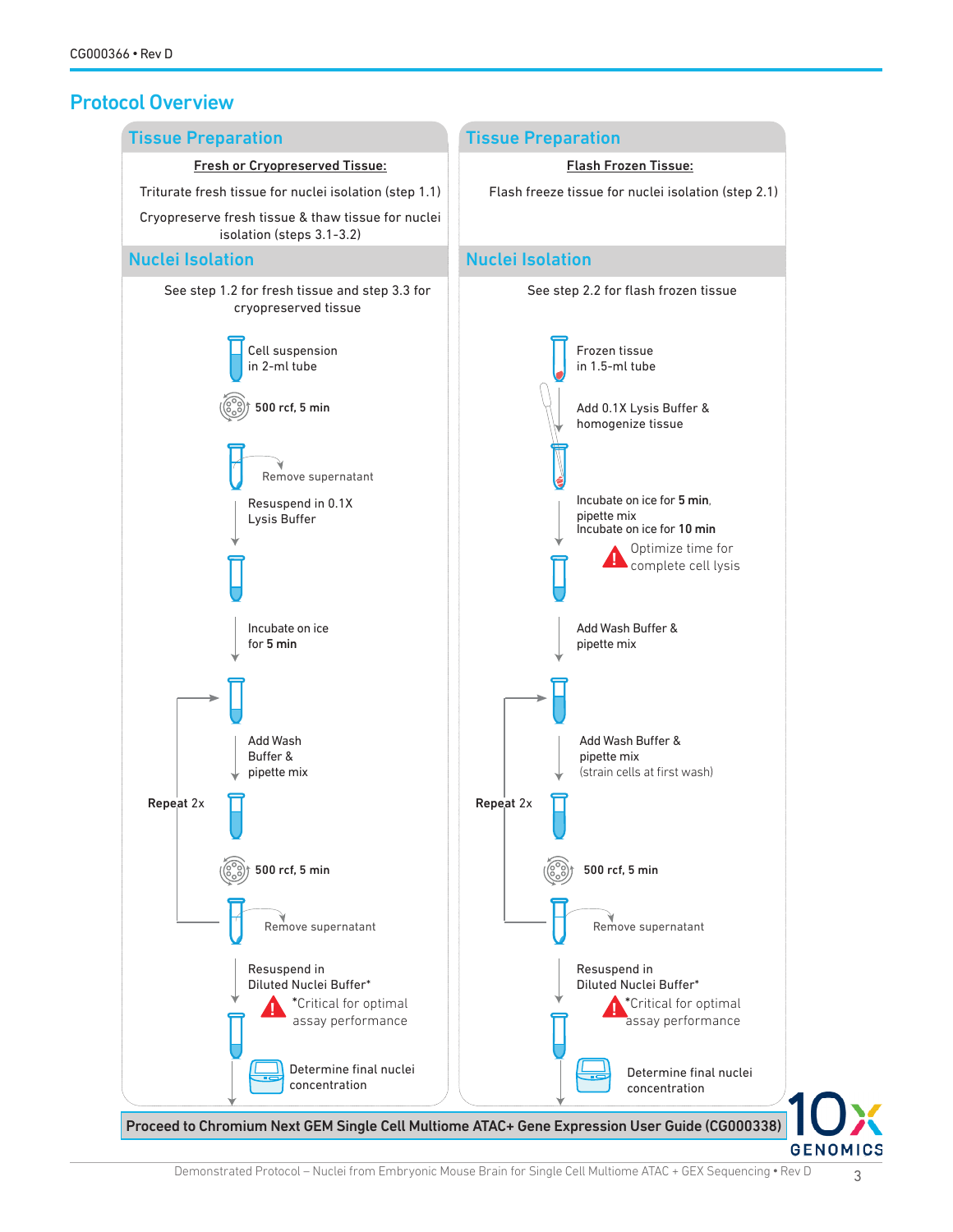#### Protocol 1: Nuclei Isolation from Fresh Tissue

# 1.1 Tissue Preparation

#### Triturate Tissue:

- a. Triturate the tissue in 1 ml NbActiv1 with a wide-bore pipette tip to break the tissue into small pieces. If using embryonic brain, triturate with a regular-bore pipette tip.
- b. Continue triturating with a regular-bore pipette tip until the tissue is completely broken up.
- c. Pass the triturated tissue through a 30 µm MACS SmartStrainer into a 15-ml conical tube.
- d. Use the back of a syringe to gently press the tissue through the strainer. DO NOT grind the tissue when passing through the strainer as this may disrupt the chromatin structure.
- e. Pass 1 ml NbActiv1through the strainer and collect the flowthrough in the same conical tube.
- f. Determine the concentration using a Countess II FL Automated Cell Counter (see Appendix).

# 1.2 Nuclei Isolation

Nuclei may be isolated from 100,000-1,000,000 cells using this protocol.

- a. Add cells to a 2-ml microcentrifuge tube and centrifuge at 500 rcf for 5 min at 4°C.
- b. Remove the supernatant without disrupting the cell pellet.
- c. Add 100 µl chilled 0.1X Lysis Buffer. Pipette mix 5x.
- d. Incubate for 5 min on ice. *OPTIMIZE based on cell type*
- e. Add 1ml chilled Wash Buffer to the lysed cells. Pipette mix 5x.
- f. Centrifuge cells at 500 rcf for 5 min at  $4^{\circ}$ C.
- g. Remove the supernatant without disrupting the nuclei pellet.
- h. Repeat steps e-g two more times for a total of 3 washes.
- i. Based on the cell concentration at step 1.1f and assuming ~50% nuclei loss during cell lysis, resuspend in chilled Diluted Nuclei Buffer. See Nuclei Stock Concentration Table and Example Calculation in the User Guide. Maintain on ice.



The resuspension in Diluted Nuclei Buffer is critical for optimal Single Cell Multiome ATAC + GEX assay performance. The composition of the Tris-based Diluted Nuclei Buffer, including Magnesium concentration, has been optimized for the Transposition and Barcoding steps in the Single Cell Multiome ATAC + GEX protocol. Suspension of nuclei in a different buffer may not be compatible.

- j. OPTIONAL If cell debris and large clumps are observed, pass through a cell strainer. For low volume, use a 40 µm Flowmi Cell Strainer to minimize volume loss.
- k. Determine the nuclei concentration using a Countess II FL Automated Cell Counter (see Appendix).
- l. Proceed immediately to Chromium Next GEM Single Cell Multiome ATAC + Gene Expression User Guide (CG000338).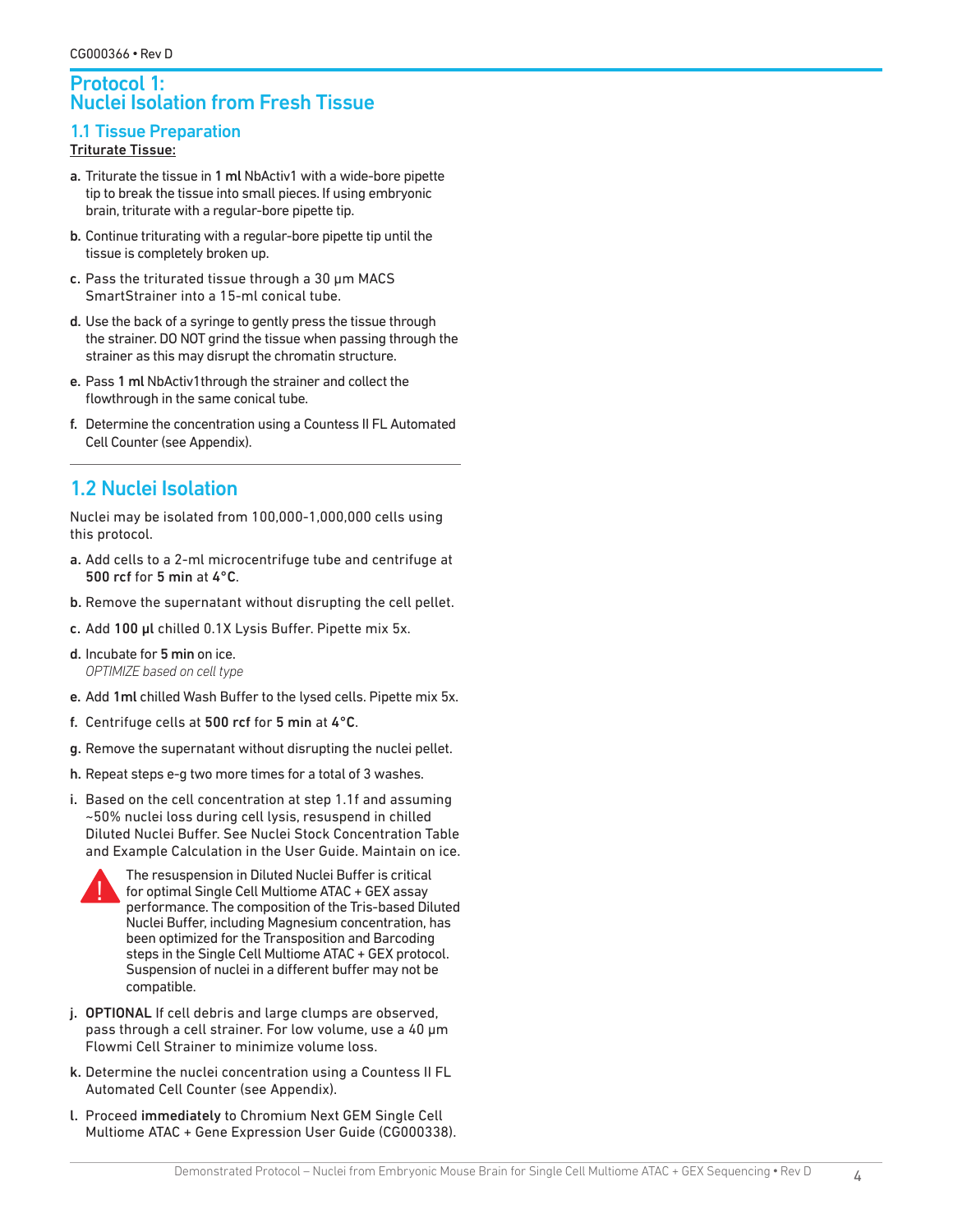#### Protocol 2: Nuclei Isolation from Flash Frozen Tissue

#### 2.1 Tissue Preparation

#### Freeze Tissue:

- a. Cut the tissue into small pieces (size of rice grain).
- b. Flash freeze the tissue pieces in liquid nitrogen and transfer to a cryovial.
- c. Transfer the cryovials to vapor-phase nitrogen for long-term storage.

# 2.2 Nuclei Isolation

DO NOT thaw the tissue prior to lysis.

- a. Using forceps, transfer the frozen tissue to a 1.5-ml microcentrifuge tube.
- b. Add 500 µl chilled 0.1X Lysis Buffer. Immediately homogenize 15x using a Pellet Pestle.
- c. Incubate for 5 min on ice. *OPTIMIZE based on cell type*
- d. Pipette mix 10x with a wide-bore pipette tip (regular-bore pipette tip may be used if tissue disintegrates easily).
- e. Incubate for 10 min on ice. *OPTIMIZE based on cell type*
- f. Using a regular-bore pipette tip, add 500 µl chilled Wash Buffer to the lysed cells. Pipette mix 5x.
- g. Pass the suspension through a 70 µm Flowmi Cell Strainer into a 2-ml tube. Filter ~300 µl suspension at a time, each time through a new 70 µm strainer.
- h. Pass the collected suspension through a 40 µm Flowmi Cell Strainer.
- i. Centrifuge at 500 rcf for 5 min at 4°C.
- j. Remove the supernatant without disrupting the nuclei pellet.
- k. Add 1 ml chilled Wash Buffer. Pipette mix 5x.
- l. Centrifuge at 500 rcf for 5 min at 4°C.
- m.Remove the supernatant without disrupting the nuclei pellet.
- n. Add 1 ml chilled Wash Buffer. Pipette mix 5x.
- o. Determine the nuclei concentration using a Countess II FL Automated Cell Counter(see Appendix).
- p. Centrifuge at 500 rcf for 5 min at 4°C.
- q. Remove the supernatant without disrupting the nuclei pellet.
- r. Based on the cell concentration at step 2.2o and assuming ~50% nuclei loss during cell lysis, resuspend in chilled Diluted Nuclei Buffer. See Nuclei Stock Concentration Table and Example Calculation in the User Guide. Maintain on ice.



The resuspension in Diluted Nuclei Buffer is critical for optimal Single Cell Multiome ATAC + GEX assay performance. The composition of the Tris-based Diluted Nuclei Buffer, including Magnesium concentration, has been optimized for the Transposition and Barcoding steps in the Single Cell Multiome ATAC + GEX protocol. Suspension of nuclei in a different buffer may not be compatible.

- s. OPTIONAL If cell debris and large clumps are observed, pass through a cell strainer. For low volume, use a 40 µm Flowmi Cell Strainer to minimize volume loss.
- t. Determine the nuclei concentration using a Countess II FL Automated Cell Counter (see Appendix).
- u. Proceed immediately to Chromium Next GEM Single Cell Multiome ATAC + Gene Expression User Guide (CG000338).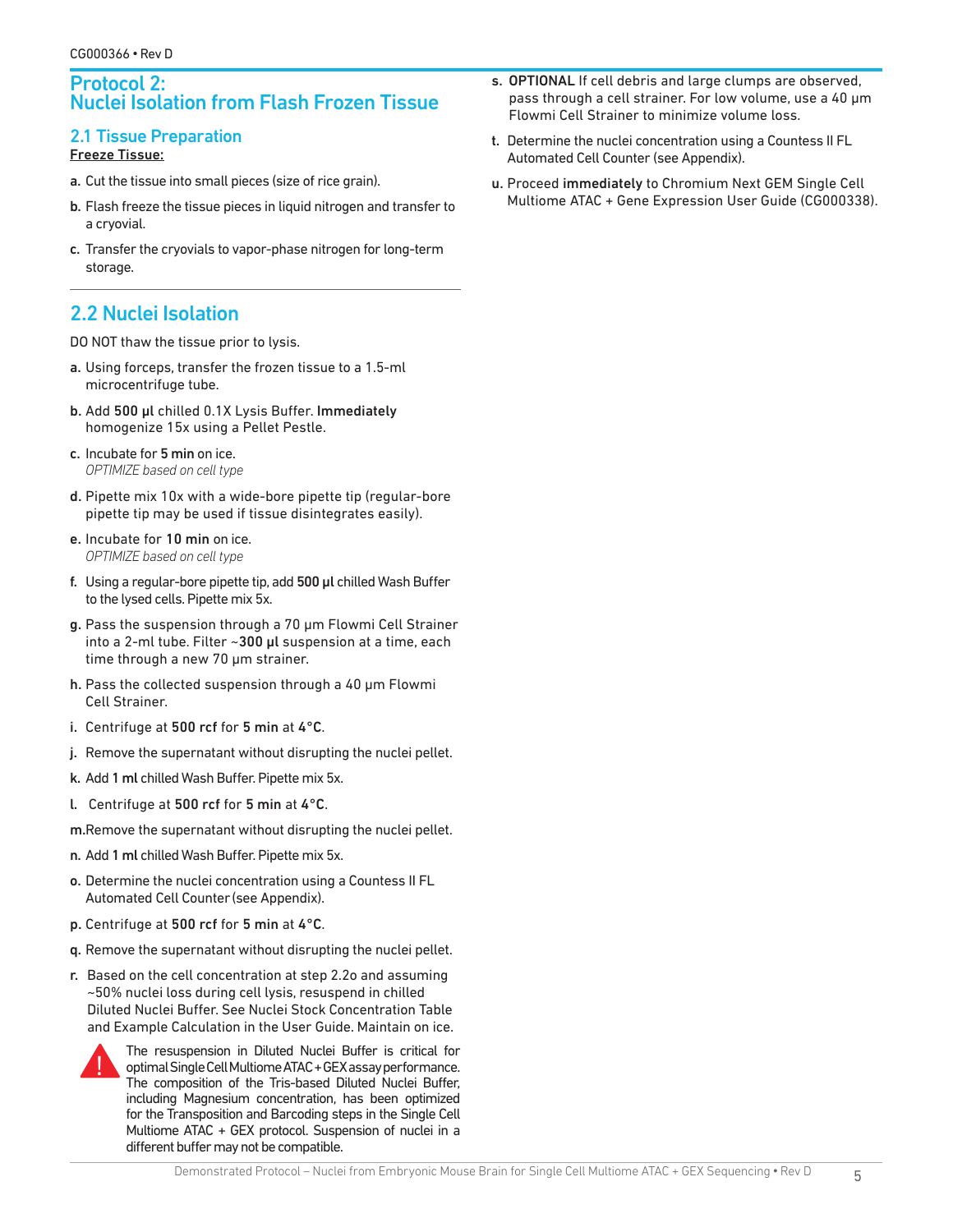#### Protocol 3: Nuclei Isolation from Cryopreserved Tissue

### 3.1 Tissue Freezing

- a. Triturate the tissue in at least 1 ml NbActiv1 with a widebore pipette tip to break the tissue into small pieces. If using embryonic brain, triturate with a regular-bore pipette tip.
- b. Continue triturating with a regular-bore pipette tip until the tissue is completely broken up.
- c. Centrifuge at 500 rcf for 5 min at 4°C.
- d. Remove the supernatant and resuspend the pellet in 1 ml NbActiv1 media.
- e. Centrifuge at 500 rcf for 5 min at 4°C.
- f. Remove the supernatant and resuspend the pellet in 1 ml chilled NbActiv1 containing 10% DMSO.
- g. Dispense 1 ml cell suspension into pre-cooled cryovials and place the cryovials inside a pre-cooled cell freezing container e.g., CoolCell FTS30.
- h. Place the cell freezing container in a −80°C freezer for ≥4 h. Transfer the cryovials to vapor-phase nitrogen for long-term storage.

# 3.2 Tissue Thawing

- a. Thaw the cryovial at a 37°C water bath for 1-2 min. Remove from the water bath when a tiny crystal remains in the cryovial.
- b. Add 1 ml warm NbActiv1. Pipette mix 3x.
- c. Transfer the suspension to a 15-ml conical tube containing 10 ml warm NbActiv1.
- d. Place a 30 µm MACS SmartStrainers over a new 15-ml conical and pass the entire suspension through it.
- e. Pass 1-2 ml NbActiv1through the strainer and collect the flowthrough in the same conical tube.
- f. Centrifuge at 500 rcf for 5 min.
- g. Resuspend in 1-2 ml NbActiv1.
- h. Determine the concentration using a Countess II FL Automated Cell Counter (see Appendix for Nuclei Count).

#### 3.3 Nuclei Isolation

Nuclei may be isolated from 100,000-1,000,000 cells using this protocol.

- a. Add cells to a 2-ml microcentrifuge tube and centrifuge at 500 rcf for 5 min at 4°C.
- b. Remove all the supernatant without disrupting the cell pellet.
- c. Add 100 µl chilled 0.1X Lysis Buffer. Pipette mix 5x.
- d. Incubate for 5 min on 4°C.
- e. Add 1 ml chilled Wash Buffer to the lysed cells. Pipette mix 5x.
- f. Centrifuge at 500 rcf for 5 min at 4°C.
- g. Remove the supernatant without disrupting the nuclei pellet.
- h. Repeat steps e-g two more times for a total of 3 washes.
- i. Based on the cell concentration at step 3.2h and assuming ~50% nuclei loss during cell lysis, resuspend in chilled Diluted Nuclei Buffer. See Nuclei Stock Concentration Table and Example Calculation in the User Guide. Maintain on ice.



The resuspension in Diluted Nuclei Buffer is critical for optimal Single Cell Multiome ATAC + GEX assay performance. The composition of the Tris-based Diluted Nuclei Buffer, including Magnesium concentration, has been optimized for the Transposition and Barcoding steps in the Single Cell Multiome ATAC + GEX protocol. Suspension of nuclei in a different buffer may not be compatible.

- j. OPTIONAL If cell debris and large clumps are observed, pass through a cell strainer. For low volume, use a 40 µm Flowmi Cell Strainer to minimize volume loss.
- k. Determine the nuclei concentration using a Countess II FL Automated Cell Counter (see Appendix for Nuclei Count).
- l. Proceed immediately to Chromium Next GEM Single Cell Multiome ATAC + Gene Expression User Guide (CG000338.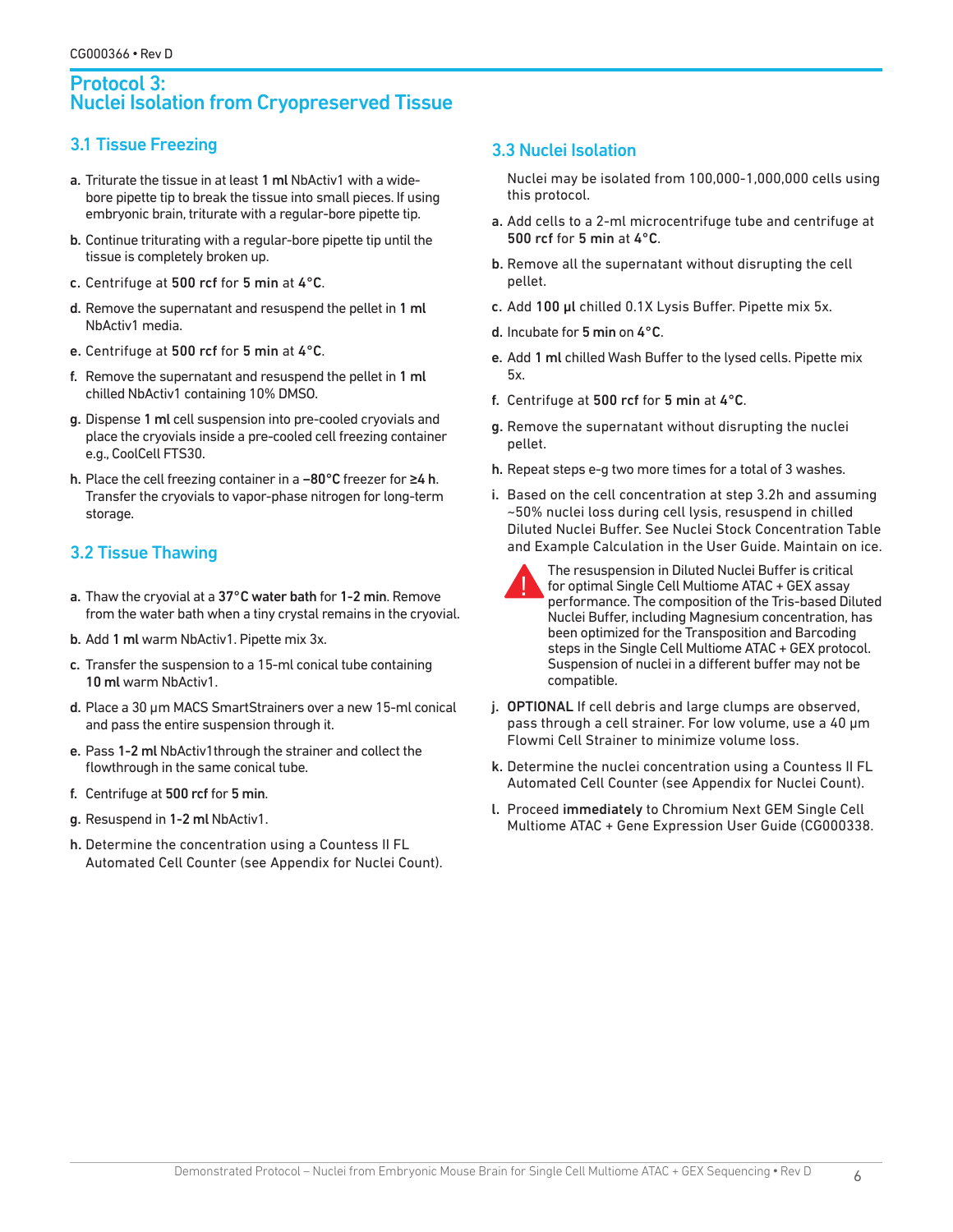# **Troubleshooting**

| Problem                                             | <b>Possible Solution</b>                                                                                   |
|-----------------------------------------------------|------------------------------------------------------------------------------------------------------------|
| High fraction of<br>viable cells post<br>cell lysis | Incrementally increase the lysis time and<br>monitor lysis efficacy microscopically                        |
| Difficult to count<br>nuclei/excess<br>debris       | Use a fluorescent dye (ethidium-<br>homodimer-1) and fluorescence<br>compatible cell counter or microscope |
| Excessive debris                                    | Sample may be cleaned by extra washes/<br>filtering/density centrifugation/FACS (7-<br>AAD stain)          |
| Low nuclei<br>recovery                              | Use a swing-bucket rotor for<br>centrifugation steps                                                       |

Trypan Blue Precipitate in the Countess II Slide



DO NOT use nuclei resuspended in 20X Nuclei Buffer. Repeat nuclei isolation and resuspend in Diluted Nuclei Buffer (1X).